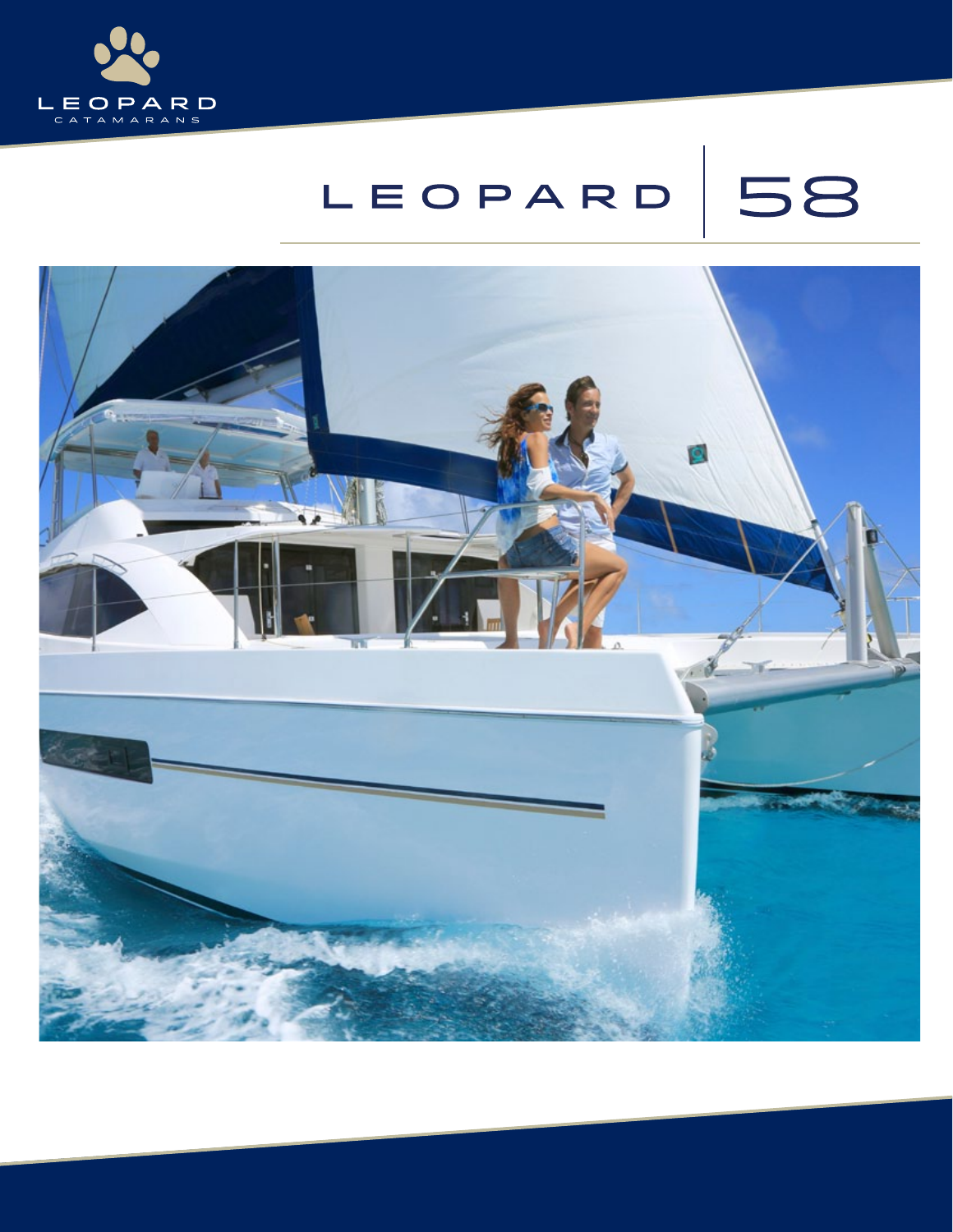

## LEOPARD 58 WINS THE 2013 CONSUMER CHOICE AWARD AT STRICTLY SAIL MIAMI

MIAMI, FL--(Feb 18, 2013) The Leopard 58 wins the 2013 Consumer Choice Award Best Boat Over 30' at the Strictly Sail Miami boat show! The National Marine Manufacturers Association developed the Consumer Choice Award this year. However, the NMMA does not select the winners; boat show attendees do the voting. The award offers a true testament to the Leopard 58's appeal within the most discerning class of reviewers: potential owners.

This award winning yacht brings with it over 40 years of customer feedback. The 58 follows a long line of award-winning luxury blue water cruising catamarans built by world-famous Robertson and Caine. After the diligent efforts of Robertson and Caine and designer Alexander Simonis of Simonis Voogd Design, the team introduced this flagship model in late 2012.

The 58 boasts an incredibly large flybridge with both a lounge area that provides seating for up to 12 people, and a fully outfitted, state-of-the-art helm station. The flybridge exemplifies the outstanding partnering of performance and comfort for which the Leopard line is known.

Just like the award-winning Leopard 44 and Leopard 48, the 58 features Leopard's signature forward cockpit with direct access from either the saloon or the owners' cabin, depending on which of the interior layout options the owner selects. The aft cockpit features an expansive open layout with stand-alone tables and chairs that store easily in a cockpit locker when preparing for a voyage.

The 58's interior offers ample space as well, with either a huge saloon with multiple seating areas or a spacious saloon and large owners' cabin, again depending on the layout that the buyer selects. Also impressive: the large in-hull state rooms, available in various configurations, as well as the interior details such as wood trim and cherry wood finishes, large windows, comfortable and attractive seating areas and the state-of-the-art galley.

The 58 includes a number of impressive technical design features as well, such as the hydraulic swim and dinghy storage platform, easy-access engine rooms and a smart singlehand-ready helm station.

Robertson and Caine design and build the Leopard line of blue water cruising catamarans. As the world wide dealer, Leopard Catamarans is proud to say that over 1,000 Leopard cats have now sailed more than 9 million miles and the world's largest oceans.